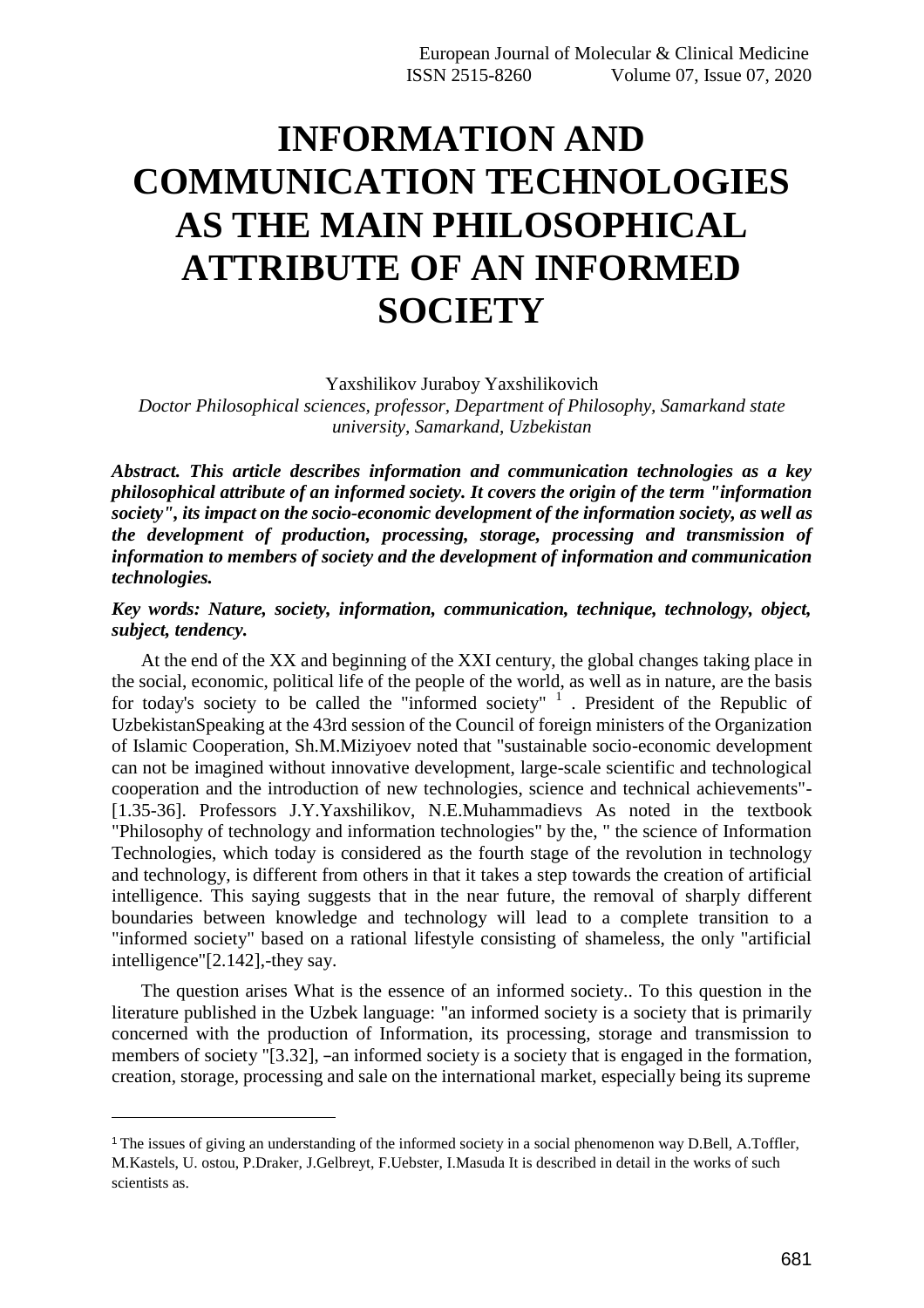form of information [4.60], –An informed society is a society in which the information of the majority of the workers is particularly concerned with the production, storage, processing and sale of the higher form of the Indivisible knowledge  $[5.7]$ , - the definitions are given. The issues of understanding the informed society in the manner of social phenomenon D.Bell, A.Toffler, M.Kastels, U.Rostov, P.Draker, J.Gelbreyt, F.Uebster, I.In the works of such scholars as Masida, mufassal is described.

The term" informed society " originally came into being in Japan. Japanese philosopher In 1969, Yu.Khayashi presented to the Government of Japan such research as "drawing on the policy of sustainability of the Japanese informed society", "informed society plan" in 1971. Since 1971, this concept has become widely used by the scientific community. Hence, the first to introduce the concept of an informed society into science is the professor of Tokyo Technological University, Entered the Yu.Hayashi. In his opinion, it is not a material product, the product of information becomes a formative and developmental force of society.

True, different views, ideas, theories were put forward by scientists about the essencemeaning of an informed society. All in M. The opinion of the Castels is noteworthy. In his opinion, the essence of an informed society is determined by the following processes connected with each other: information and knowledge become the true core of socioeconomic, technological and cultural development, its valuable source; information and knowledge markets, equated with raw materials, labor, funds, which are the factors of production, begin to form; the importance of information delivery and the areas that make use of it will be greatly overshadowed.

The process of informatization of society consists of three parts related to each other: mediatization (lot. mediatus-mediator) — the process of improving the means of collecting, storing and distributing information; computerization — the process of improving the means of searching for and processing information; reasoning-the process of developing the ability to create and perceive information, that is, to increase the intellektual capacity of society, including the use of artificial intelligence. In general, it is necessary to interpret the informatization of society as the improvement of social structure and processes with the help of modern information and technology. Informatization should be in harmony with the processes of socialization. Already this allows to increase the creativity potential of the individual and the information environment in which he lives[6.502-503] An informed society is fundamentally different from previous societies not by material factors, but by moral factors — knowledge and Information take first place. In the process of obtaining information and knowledge, processing them, as well as storing and communicating them, most of the members of the society are busy. In an Information Society, information preparation does not compress material production, but is formed on its basis and becomes an impetus for the development of this sphere[7.33-34] .

The fact that 2006 was declared the year of the UN General Assembly as the year of the world Information Society is also indicative of the increasing importance of public information. At present, the aspiration of all countries of the world towards an informed society is observed.

In an informed society, not only the way of life, the system of spiritual values changes, the importance of the approach to material wealth as a means of cultural leisure, Orual wealth creation, instead of just being viewed as a fund, increases. Russian philosopher scientist A.A.Chernov comments on the concept of global information society as the growth of Information Technology and its penetration into the life of society: "globalism is in many cases the acquisition of new quality indicators of information and information technology, the improvement, emergence of "electronic power", the emergence of "cybersecurity", the emergence of "cyber democracy", the development of "computerization of political communications"are emerging globalism" [8.5-6] . In the above definition and classification,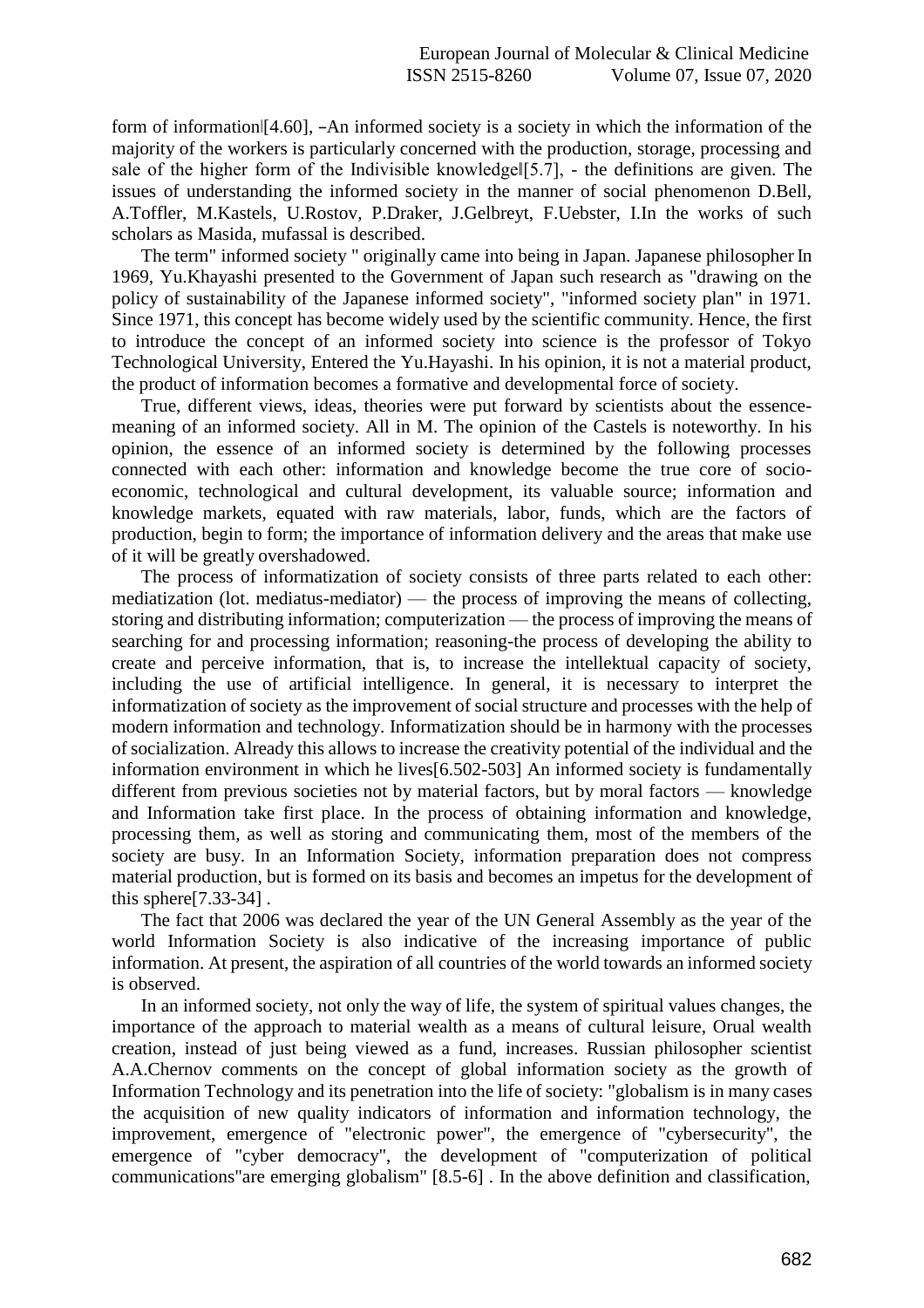the main emphasis has been placed on the technical and technological aspects of an informed society, the conclusion has been made that globalism is concerned only with information.

This process is characteristic of global changes; it represents a developed stage of information ma growth, which means that it occupies an increasingly significant place in the life of society. Humanity globalism and information-the new communication and cooperation systems, called, have entered a new stage of development and are becoming increasingly dynamic. As a result, the concepts of "globalism" and "informatization" have become a concept that encompasses not only economic life, but also socio-political, spiritualeducational, cultural and almost all other spheres of human life.

Globalism is an object of necessity in the history and development of mankind, it is impossible to circumvent it, it accelerates the convergence of peoples, States, national cultures and economies, creates new opportunities for their development, and therefore, in the civil society era, globalism in the information communication system is increasingly a social reality.

Thanks to globalism, people have the opportunity to instantly receive, possess information

that interests them for a moment. On the content of this process, the first president of Uzbekistan I.A.Karimov said: "today the movements in the modern information field are so busy, so fast that, as it is now, yes, this event has happened very far from us, it cannot be neglected that it has nothing to do with us. It is not for nothing that a nation or nation given such a mood will taste hundreds of years behind development"[9.12]. Thus, an informed society is a society of people who are being built on the ground of intellectual relations, which is the collection, creation, storage, processing, systematization, transmission and reception of information about what is happening in nature and in society, events, events, processes of production based on consumption, exchange, distribution, bringing into action material and

spiritual production processes in harmony. So what is the information itself? This question was answered by scientists as follows. For Example, N.Viner:"information is anexpression of the content obtained from it in the process of getting used to the outside world" [0.620] , (Here

information is expressed as a reflection of the outside world (epistemological aspect) and adasiyaasiya (getting used to it), L.Popov believes that"elimination of uncertainty in the process of Information Communication and communication" [11.27]. (In this definition,

attention should be paid mainly to the philosophical-psychological (communication, communication) side of information.) R.Eshbi:"the norm of information structures, innovation, originality" [12.469], S.Mole: "information-probability of selection" [13.484], "The concept of information has many meanings, but in a general philosophical, metalingvistical sense it is a set of potential, widely illuminated Real essence," L.G.Svitich gave definitions. The simplest classic definition of information in these is to give information.

*As can be seen from the above, the definitions given to the content and understanding of information are distinguished by their diversity.*

In general, those who today use the concept of information in everyday life: information is an understanding of what is received from the outside world in the process of adaptation to it; information is a communication that eliminates anonymity throughout the process; information is the transmission of diversity; information is originality, innovation; information  $\frac{1}{1}$  is a measure of the complexity of the system; information is. It turns out that the concept of information today acquires a global meaning. It has become a tool that influences human thinking, turns the life and destiny of mankind into a tool that has a negative, a positive essence. [14.206]

In summary, we can say that information is derived from the Arabic word "message", which means "whip", "information", "rumor"[15.370]. In this way, when we say information today, it is understood that someone, a comb about something or an event, give information, a notification, communicate it by certain means or make a rumor.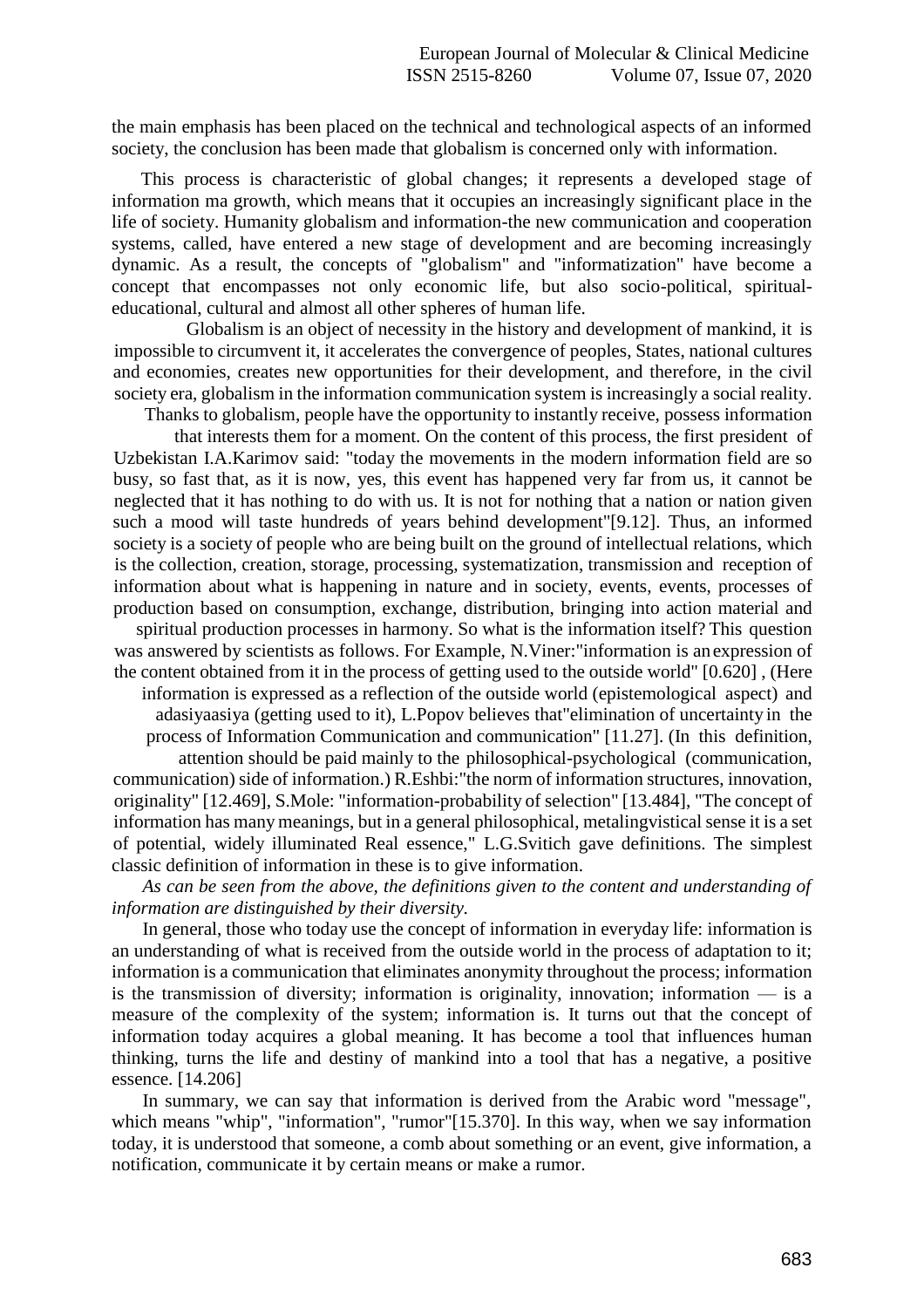From a philosophical point of view, information can be divided according to its object of reflection: first, nature (the universe, the earth, water, soil, plants, animals, etc.); second, Society (People, public associations, states, their birth, economic, political, spiritual and educational activities); third, it can be divided into groups that provide detailed information about human activities (physical and mental potential, health, consciousness and thinking, mentality, predisposition, etc.). With this, the problem of classifying them does not end. By the way, the faster and more consistent the phenomenon, event, processes taking place in the existing universe, the more and more diverse the flow of information about them.

Today's information can be divided into three large groups according to itssubject. Such: *the first group* includes tools based on storage, processing and transmission technologies

with quantitative and qualitative reflection of information in itself — from simple communication networking to today's sophisticated technology-based, compact and convenient, including tools for all types of large and small devices;

*To the second group are* the owners of the intellectual mind who are their creators;

*To the third group,* the user from them can enter associations in person, team and various other.

— Apart from these, information can be divided into the following types and forms:

— According to the method of perception, it is divided into the following forms:

— Information received through visual-imaging bodies;

- Audial-information received through the auditory organs;

— Information received by sniffing;

— Information received through skin sensation.

There are the following forms of information that appear to be tactile:

— Text information-expressed through various symbols;

- finite information-expressed using numbers and signs;

- graphic information is expressed using subjects, images, graphics;
- sound information is expressed in the form of an oral or sound transmitting record.

— According to the task of information is divided into the following types:

information that is understandable to the majority of the public;

information for a special narrow circle of social groups;

— personal information consisting of a set of information about a certain person".

[16.7-8].

The more things, events, phenomena and processes take place within nature and society and between them, the more information that is their reflection and carrier, the more the grief becomes and the more vivid content. The future fate of development is largely dependent on the rapid and effective use of such information. Now, by the XXI century, the transition of mankind to its new qualitative stage, no one doubts, we will not exaggerate. Because before our eyes new generations of techniques and technologies have been created, on the one hand, when a person shows that intelligence is infinite, and on the other hand, it creates a number of conveniences in terms of the fact that all people have mastered it, use it for their own purposes. The basis of these is the revolutionary changes taking place in the field of information and Communication Technology (ICT).

So what is said to be information and Communication Technology? Such information<sup>2</sup> —

 $2$  "Information" is an Arabic word derived from the word message, meaning a message that gives an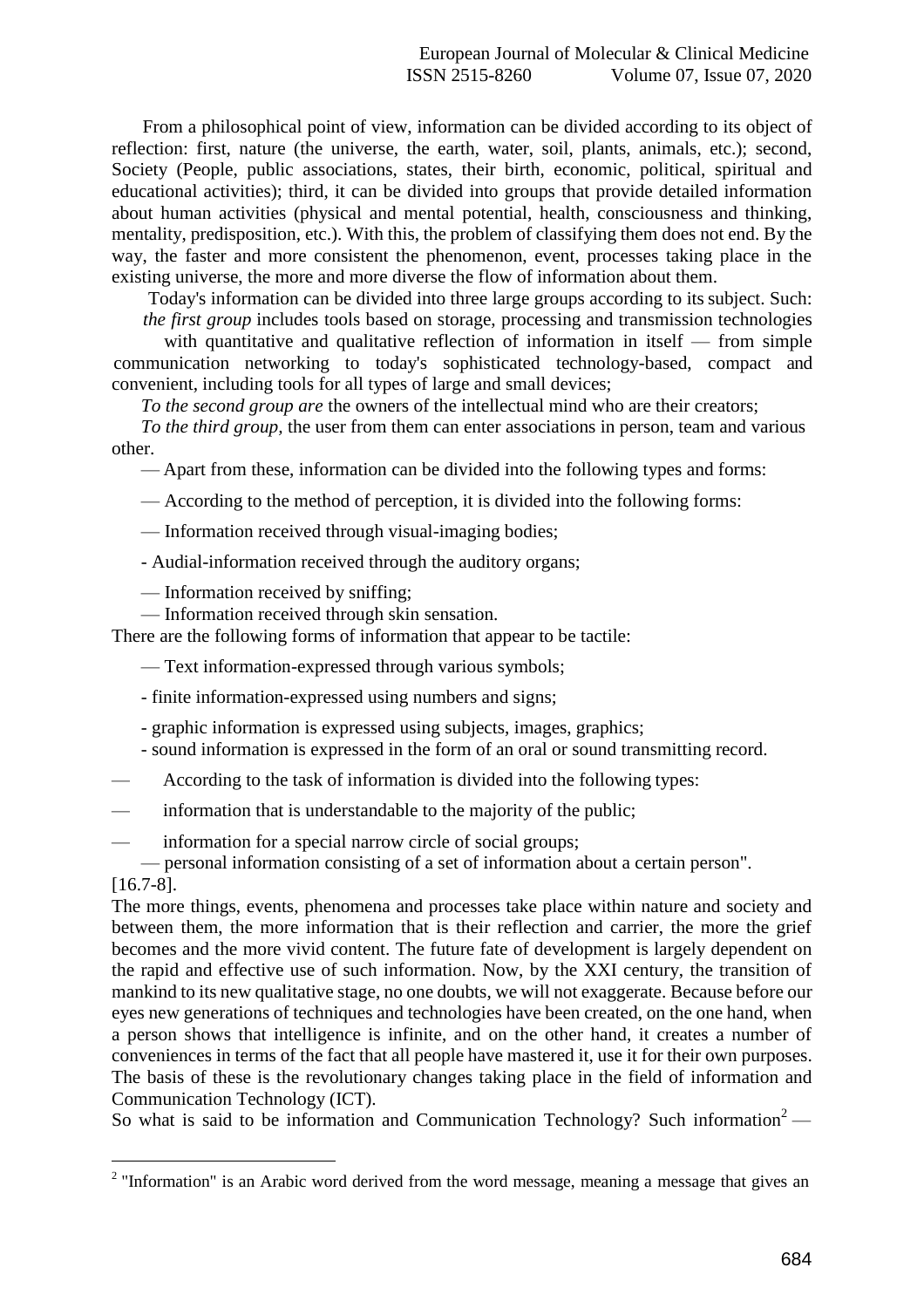communication in the case of data collection, storage and transmission  $3 - a$  category of means of communication, consisting of transport, communication paths, structures, technology  $4$ — processing or processing of raw materials and materials with the help of appropriate production weapons is a set of methods (methods) that are used in changing their condition, properties and shape. The same definition and description can be given to the concept of Information Communication Technology, where the content of these terms comes from the essence.

Information and communication technology is said to be the practice of creating and using new ones through the methods of obtaining, collecting, storing, processing, changing and changing the state, texture and forms of the means used in the process of transmission of information.

**1-** These include the internet, television, radio, the press and others in the sentence.

**2-** The following are the trend\*s of development of information and Communication Technology.

**3-**trend. Information and communication technology - the changes that are taking place inside, as a result of which their research on the creation of a new generation. For example, the use of gasoline, gas, electricity in the use of vehicles can ultimately bring about unforeseen circumstances, so even now, if work is being done on solving this issue.

Depending on the purposes for which information and communication technologies are used, socio-economic, political-legal, spiritual-cultural of society [17.65] it forms a philosophical logic of the changes that occur in his life. For example, contracts carried out within the framework of "e - government" with the help of information and communication technologies of the state and their implementation can be an example of this.

On June 30, 2017, the decree of the president of the Republic of Uzbekistan "on measures to radically improve the conditions for the development of Information Technology in the Republic" was issued for the development of ICT and its results for productive use in all spheres of life of the country. The purpose of this project is to develop the production of software products in accordance with international standards for ICT in our country, to strengthen the promotion of the production of quality and competitive software products by local manufacturers, to expand the export of ICT products, to encourage the attraction of domestic and foreign investments. [18].

**3-** trend. Behavior on the use of information and communication technologies for ideological purposes. A clear expression of this can be seen in the case of attempts to use information and communication technologies in peace, cooperation, creative work, as well as supporters of kindness, as well as destructive gangs engaged in inhumane actions, such as waging war, hegemony, betrayal, brutality.

## **Reference:**

- 1. Mirziyoyev Sh.M. Education and enlightenment-a path towards peace and creativity.// Continue our path of national development with determinationtirib, we will raise it to a new level. 1-volume.-Tashkent:"Uzbekistan" NMIU, 2018. - P. 35-36.
- 2. Yaxshilikov J.Ya.. N.E.Muhammadiev. Philosophy of technology and Information Technology. SamSU. 2019. - P. 142.

understanding of work, events, information.// Explanatory Dictionary of the Uzbek language. C.1.- T.: State Scientific Publishing House "National Encyclopedia of Uzbekistan", 2006. – P. 119.

<sup>&</sup>lt;sup>3</sup> "Communication" - Latin -communication - means" common denote, associate, exchange of views, communication".// Explanatory Dictionary of the Uzbek language. C.2.- T.: State Scientific Publishing House "National Encyclopedia of Uzbekistan", 2006. - P. 395.

 $4$  "Technology" — Greek teshne — skill, art + Logos-doctrine. that is, it means "the doctrine of the skill used in creating anything"//Explanatory Dictionary of the Uzbek language.